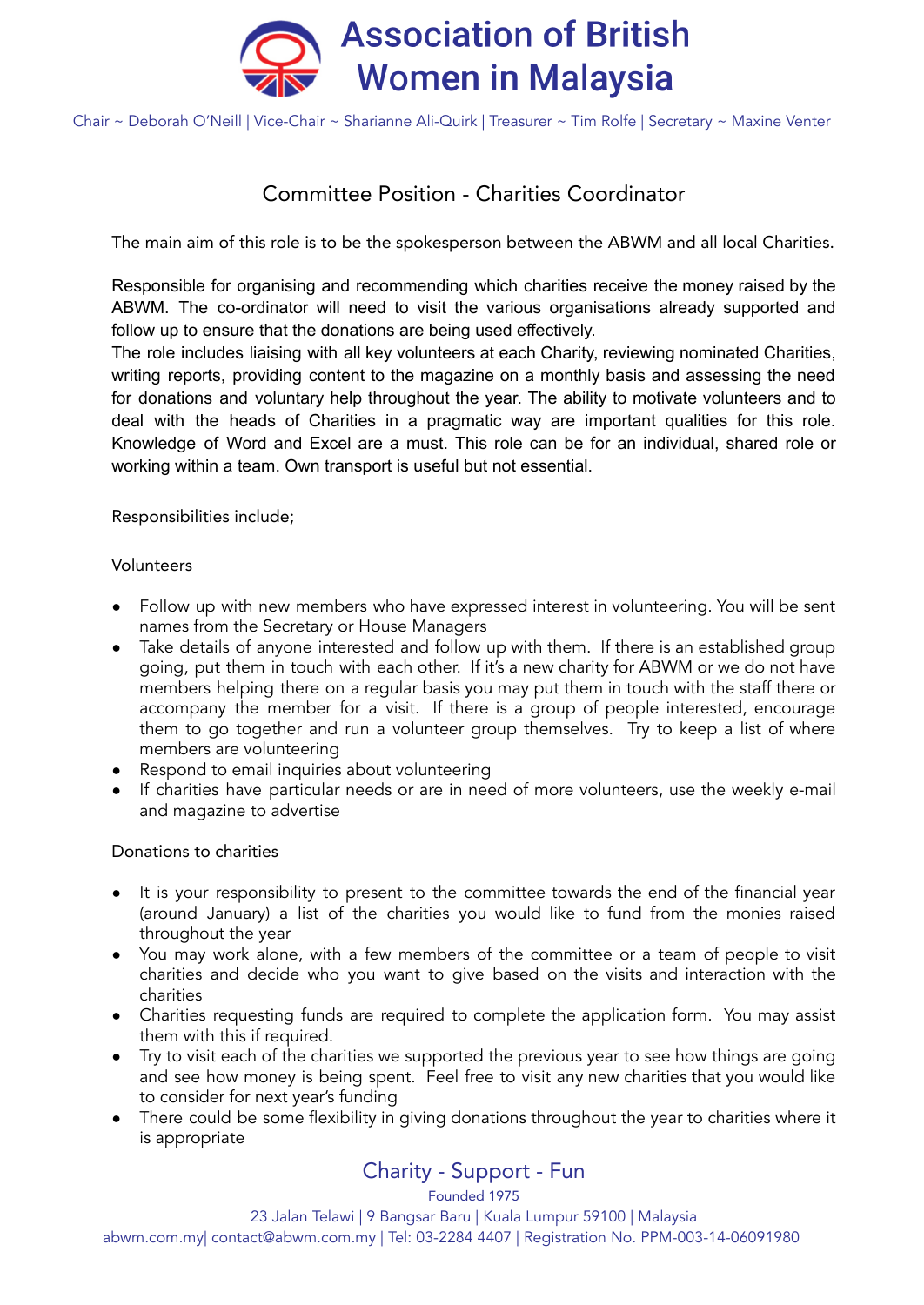# Cheque Presentation Event

● Early in the financial year, there is a lunch to present the cheques and to give thanks to anyone that has had any involvement in helping towards our charitable causes. This is usually held at the British High Commissioner's Residence. All donation recipients from the year are invited as many receive their funds throughout the year.

# Donations of Household Goods

• Occasionally, household or other items are dropped off by members at the house. These can be given to charities in need of such items if you are aware of any. Email charities to learn who is in need of the donated items.

#### Magazine Report

- Submit a monthly article with photos and pass to editor by the given deadline each month. You can either write the article yourself or ask volunteers to write an article about a particular charity or any special activities they want to report on
- This article can be on any trips you have made to the charities, on outings that volunteers have taken children from homes on or any updates from volunteers or yourself. Try to get a good variety of articles

#### Committee meetings

● Committee meetings take place once a month when you give a brief report on what's happening with charities

#### Christmas Bazaar

Select charities to have a free booth at the Christmas Bazaar. The number of charity tables will be dependent on space in the Charity area of the venue.

#### Miscellaneous

- You will probably get asked throughout the year to help some of the charities with their own events or to attend any special events. It is up to you whether you want to get involved or not, or pass the details to other Charity volunteers who may like to
- Make sure the Charity section of the ABWM website is up to date. You can send changes to whoever is in charge of updating website or Chairman

Charity - Support - Fun

Founded 1975 23 Jalan Telawi | 9 Bangsar Baru | Kuala Lumpur 59100 | Malaysia abwm.com.my| contact@abwm.com.my | Tel: 03-2284 4407 | Registration No. PPM-003-14-06091980